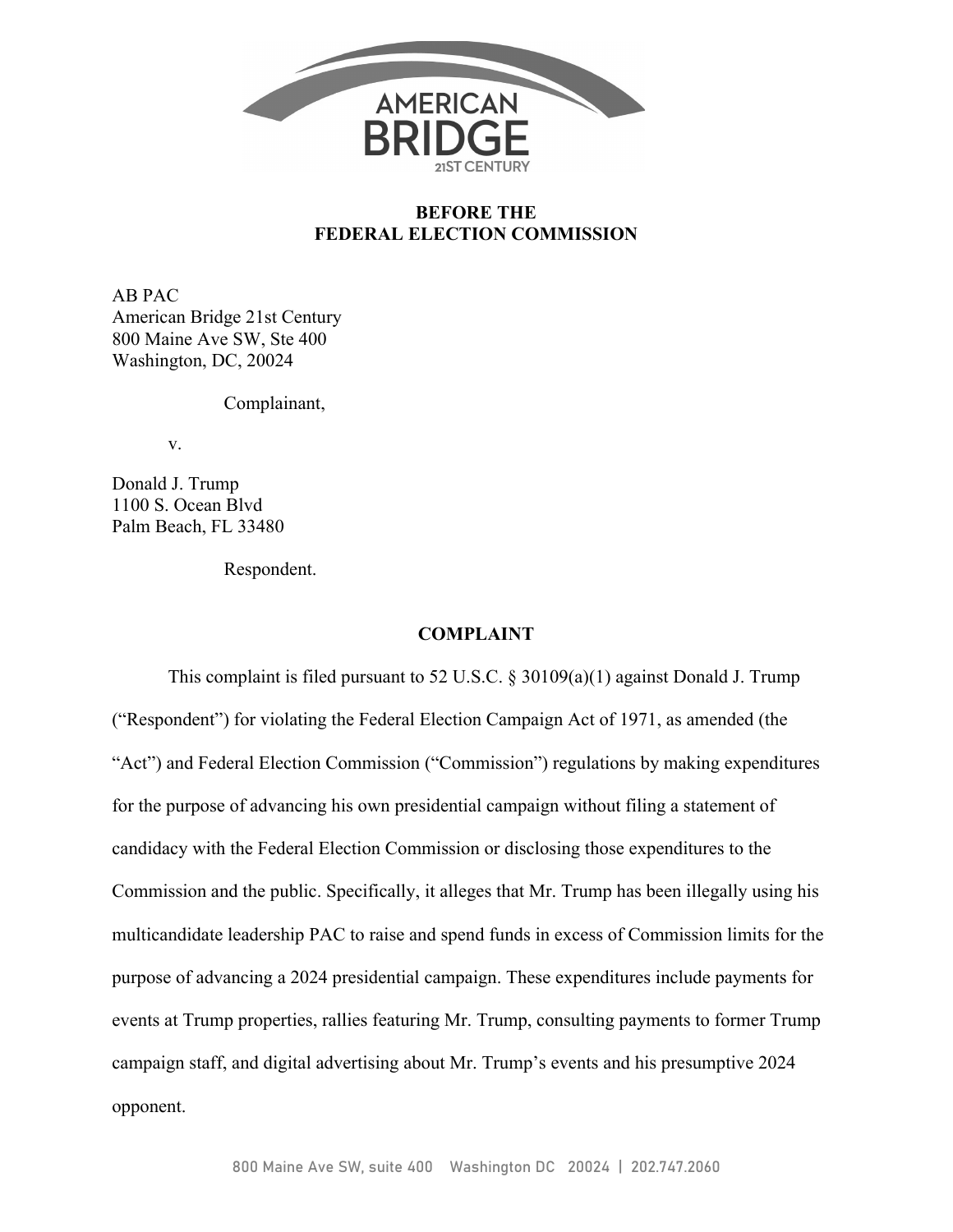

## **FACTUAL BACKGROUND**

In July 2021, former President Donald Trump was asked whether he had made up his mind regarding his decision to run for President in 2024. He answered that he had.<sup>1</sup> In the ensuing months, Trump has repeatedly claimed to have made a decision concerning a 2024 run for President.

 In August 2021, when asked whether he would be running in 2024, Trump answered, "I'm actually not allowed to answer that question, can you believe that? I'd love to answer it. But let me put it this way; I think you'll be happy and I think that a lot of our friends will be happy but I'm not actually allowed to answer it. Makes it very difficult if I do."<sup>2</sup>

In September 2021, when asked "Are you going to run again, Mr. President?" Trump replied, "Oh, that's a tough question. Actually for me it's an easy question. I mean, I know what I'm going to do, but we're not supposed to be talking about it yet from the standpoint of campaign finance laws."<sup>3</sup>

More recently, Trump has made additional public statements indicating that he has made a decision to run for President again. Introduced at his golf course as the "45th President of the

<sup>1</sup> Lexi Lonas, *Trump Says He's Made Decision on 2024*, THE HILL (Jul. 1, 2021, 11:36 AM), https://thehill.com/homenews/campaign/561117-trump-says-hes-made-decision-on-2024 ("'You are not going to answer, but I have to ask, where are you in the process,' Hannity said to Trump on Wednesday, regarding his decision on whether to mount another White House bid. 'Let me ask you this, without giving the answer, what the answer is, have you made up your mind?' 'Yes,' Trump responded.").

2 Greg Evans, *Trump Claims He Is "Not Allowed to Say" if He Will Be Running for President in 2024*, INDY100 (Aug. 18, 2021), https://www.indy100.com/news/trump-president-2024-interview-hannity-b1904465. 3 C-SPAN, *Former President Trump Visits New York City on September 11* (Sep. 11, 2021), https://www.cspan.org/video/?c4976508/president-trump-visits-york-city-september-11.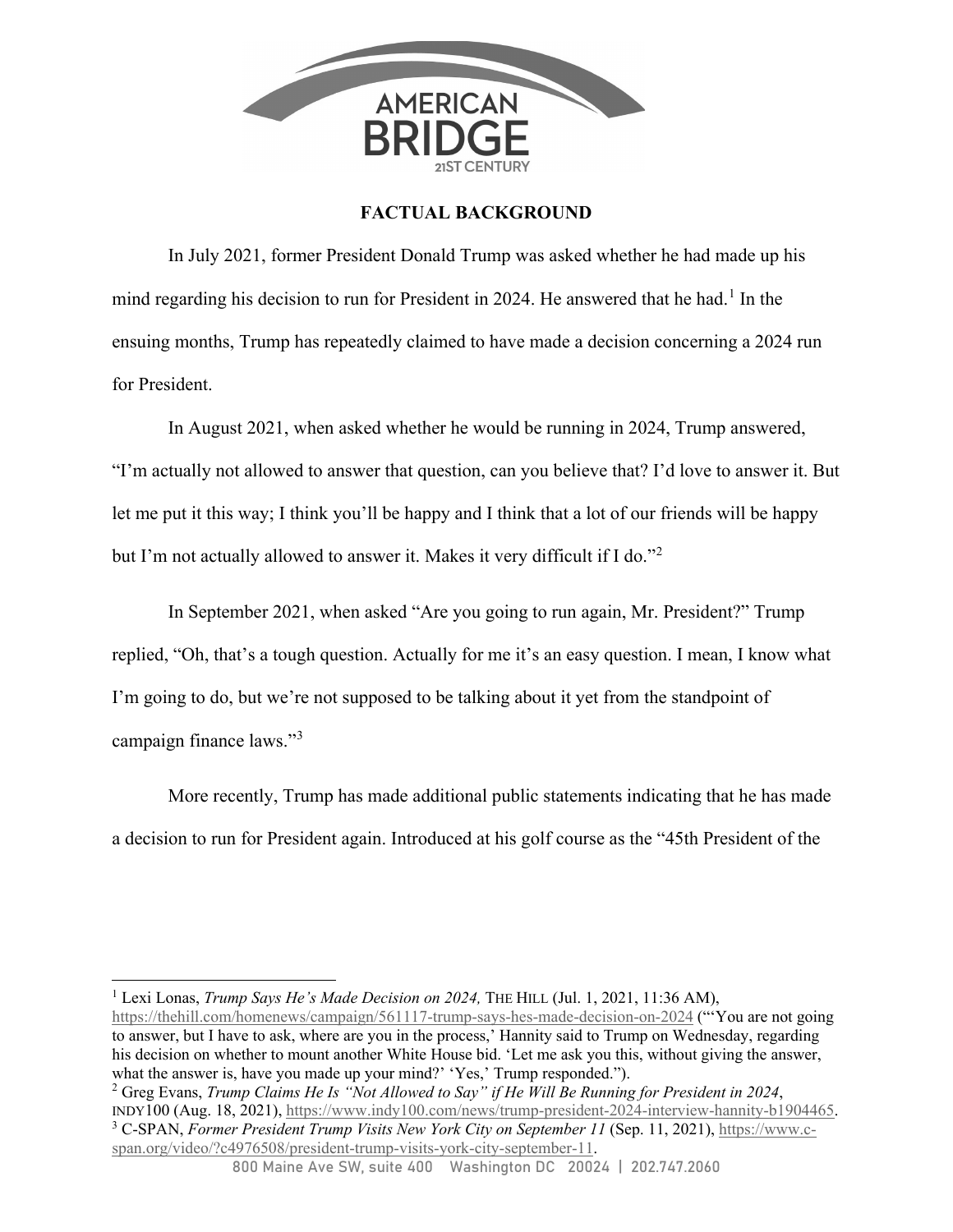

United States," Trump responded, "the 45th and 47th."<sup>4</sup> And speaking at the Conservative Political Action Conference in February 2022, Trump talked explicitly about a third presidential campaign, stating "[w]e did it twice and we'll do it again . . . we're going to be doing it again a third time."<sup>5</sup> He also referred to his wife as "the future first lady."<sup>6</sup> Despite Mr. Trump's numerous public statements that strongly suggest he has privately decided to become a federal candidate, as of March 14, 2022, Mr. Trump has not filed a Statement of Candidacy with the Commission.

Mr. Trump is affiliated with Save America, which is registered with the Commission as a multicandidate leadership PAC.<sup>7</sup> Founded shortly after the 2020 election — and run by Mr. Trump's former campaign manager — Save America has raised more than \$100 million, much of which was ostensibly earmarked for an "election defense fund."<sup>8</sup> But since Mr. Trump's statements indicating he had made a decision to run in 2024, much of Save America's expenditures have been dedicated to influencing Trump's election. Since July 2021, Save America has spent well over \$5,000 on travel, events at Trump properties, rallies featuring Mr.

https://www.businessinsider.com/trump-signals-another-presidential-bid-during-cpac-speech-2022-2. <sup>7</sup> Save America Committee, FEC Form 1 Statement of Organization, (Jan. 31, 2022), available at

https://docquery.fec.gov/pdf/291/202201319485488291/202201319485488291.pdf.

<sup>8</sup> *See* Peter Stone, *'A One-Man Scam Pac': Trump's Money Hustling Tricks Prompt Fresh Scrutiny,* THE GUARDIAN (Aug. 2, 2021, 03:00 PM), https://www.theguardian.com/us-news/2021/aug/02/donald-trumpfundraising-schemes-campaign-finance-scrutiny-criticism; *see also* FEC, *Save America*, https://www.fec.gov/data/committee/C00762591/?tab=raising.

<sup>4</sup> Cheryl Teh, *Trump Drops the Biggest Hint Yet That He'll Be Running in 2024, Calling Himself the '45th And 47th President' in a Video,* BUSINESS INSIDER (Jan. 26, 2022, 10:00 PM),

https://www.businessinsider.com/trump-drops-hint-about-2024-run-calling-himself-47th-president-2022-1. 5 <sup>5</sup> Kadia Goba, *CPAC Republicans Are All In For Trump After He Hinted at Running in 2024*, BUZZFEED NEWS (Feb. 27, 2022, 5:53 PM), https://www.buzzfeednews.com/article/kadiagoba/cpac-trump-2024-desantispresidential-election. 6

Warren Rojas & Sarah Al-Arshani, *Trump Again Signals Another Presidential Bid in CPAC Speech: 'We Did It Twice. And We'll Do it Again,'* BUSINESS INSIDER (Feb 27, 2022, 1:31 AM),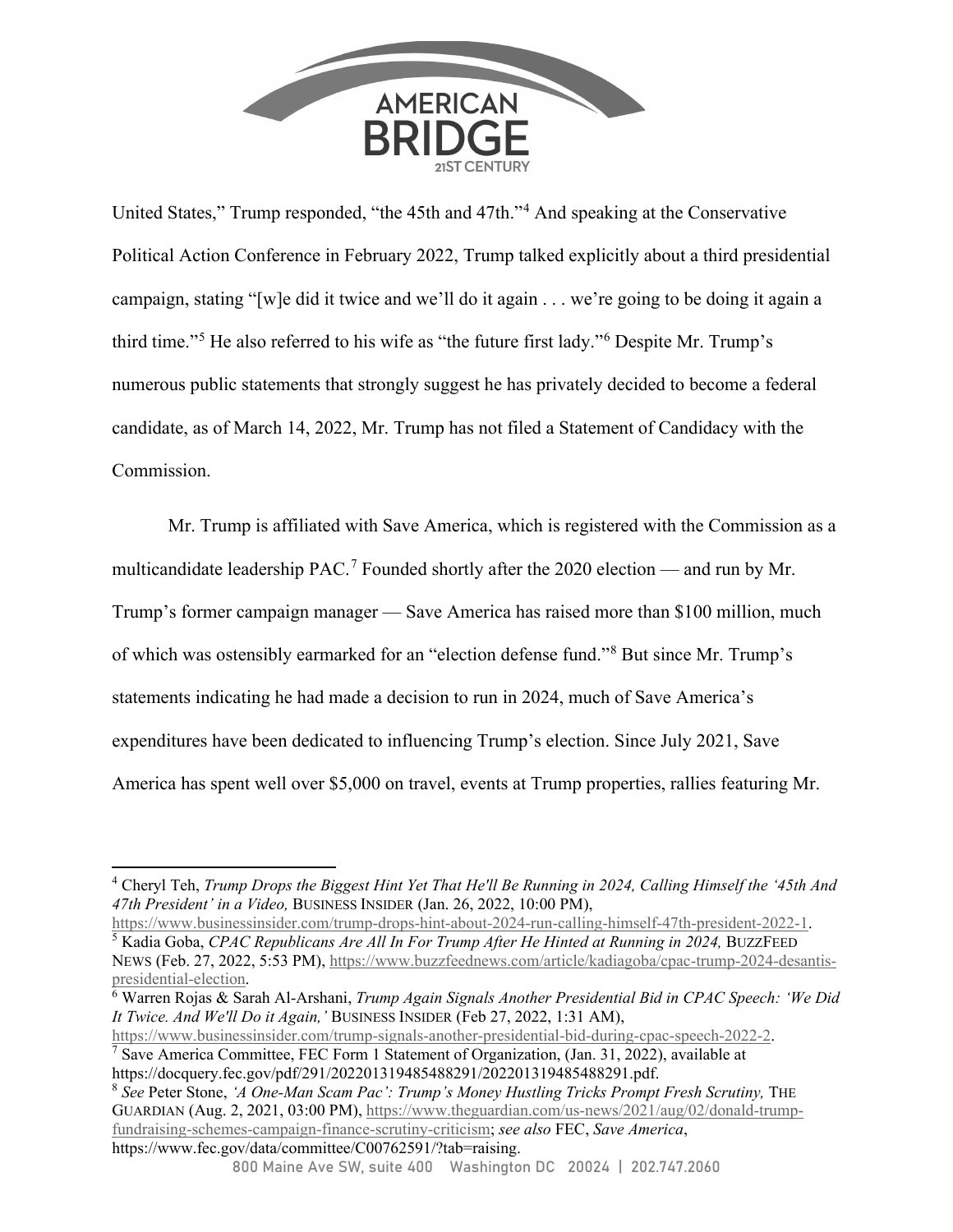

Trump, consulting payments to former Trump campaign staff, and digital advertising about Mr. Trump's events and his presumptive 2024 opponent.<sup>9</sup> For example, since July 2021, Save America has spent more than  $$100,000$  at Trump Tower.<sup>10</sup> In light of Mr. Trump's public statements, these expenditures can only reasonably be interpreted as being made for the purpose of influencing his campaign.

# **LEGAL STANDARDS**

### **A. Federal Candidacy Trigger**

An individual becomes a "candidate" for purposes of the Federal Election Campaign Act

of 1971, as amended (the "Act") upon receiving contributions or making expenditures in excess

of \$5,000 to influence their election for federal office, either directly or through third parties.<sup>11</sup>

Such individuals must file a Statement of Candidacy within fifteen days of meeting the threshold for becoming a candidate.<sup>12</sup>

Commission regulations allow potential candidates to collect contributions and make expenditures outside of the \$5,000 candidacy threshold solely for the purpose of "testing the waters."<sup>13</sup> Under the so-called "testing-the-waters" exemption, an individual may raise money

https://www.politico.com/news/2022/02/01/Trump-political-groups-spending-00004057; Shane Goldmacher, *Trump Entered 2022 With \$122 Million in the Bank,* N.Y. TIMES (Jan. 31, 2022),

https://www.nytimes.com/2022/01/31/us/politics/trump-campaign-filing.html; Google Transparency Report, *Save America Joint Fundraising Committee*, (Feb. 25, 2022, 2:15 PM), https://transparencyreport.google.com/political-

ads/advertiser/AR386358112438714368/creative/CR164853454844461056. 10 FEC, *Save America*,

 $12$  52 U.S.C. § 30102(e)(1); 11 C.F.R. § 101.1(a).

<sup>9</sup> *See id.*; *see also* Meridith McGraw, Alex Isenstadt & Scott Bland, *How Trump's Political Groups Are Spending Their Huge Cash Haul*, POLITICO (Feb. 1, 2022, 10:39 AM)

https://www.fec.gov/data/disbursements/?data\_type=processed&committee\_id=C00762591&recipient\_name=t rump&two\_year\_transaction\_period=2022&min\_date=07%2F01%2F2021&max\_date=03%2F14%2F2022. <sup>11</sup> *See* 52 U.S.C. § 30101(2); 11 C.F.R. § 100.3.

<sup>13 11</sup> C.F.R. §§ 100.72, 100.131.

<sup>800</sup> Maine Ave SW, suite 400 Washington DC 20024 | 202.747.2060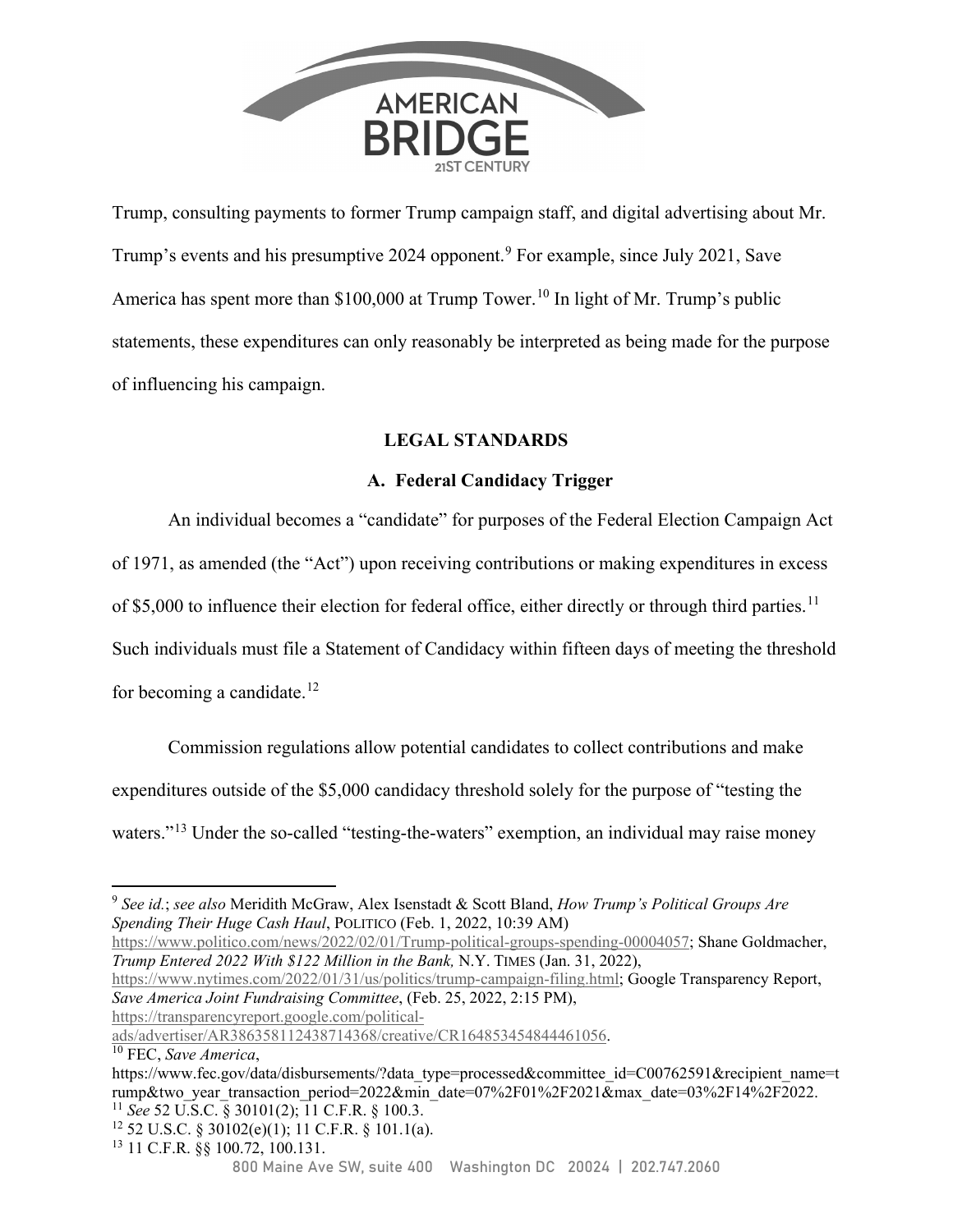

for and/or spend money on activities to evaluate a potential candidacy — rather than build support for an actual candidacy — without having to register as a candidate. Such activities are not considered "contributions" or "expenditures" and do not count toward the \$5,000 registration threshold, provided that they are not made to influence an election for federal office. But if an individual makes a private decision to become a candidate, he is no longer eligible to raise or spend funds under the testing-the-waters allowance.<sup>14</sup>

The Commission has previously determined that once an individual "has moved beyond the deliberative process of deciding to become a candidate, and into the process of planning and scheduling public activities designed to heighten his political appeal to the electorate, then ... the activity would cease to be within the exemption, and candidacy would arise."<sup>15</sup> Thus, even a candidate who is careful to craft his public comments to avoid publicly referring to himself as a candidate can trigger candidacy by making expenditures to further his candidacy once a private decision has been made.

<sup>14</sup> FEC Advisory Opinion 2015-09 (HMP/SMP) at 5 ("*Assuming that an individual has raised or spent more than \$5000 on "testing-the-waters" activities, does an individual become a candidate when he or she makes a private determination that he or she will run for federal office?* Yes, an individual who has raised or spent more than \$5000 on "testing-the-waters" activities would become a candidate when he or she makes a private determination that he or she will run for federal office."); FEC Matter Under Review 7689, 7794 (Adkins) Factual and Legal Analysis ("[A]n individual who has crossed the \$5,000 threshold becomes a candidate 'when he or she makes a private determination that he or she will run for federal office.'"); FEC Matter Under Review 6999 (Larsen) Factual and Legal Analysis at 10 (finding that public statements of "it's time to do it again," and "we'll win this time" were indicative of a private decision to run); FEC Matter Under Review 7590 (Strabone) Factual and Legal Analysis at 7 (citing the absence of written or oral statements referring to himself as a candidate as a reason Strabone did not violate the Act).

<sup>&</sup>lt;sup>15</sup> FEC Advisory Opinion 1981-32 (Askew).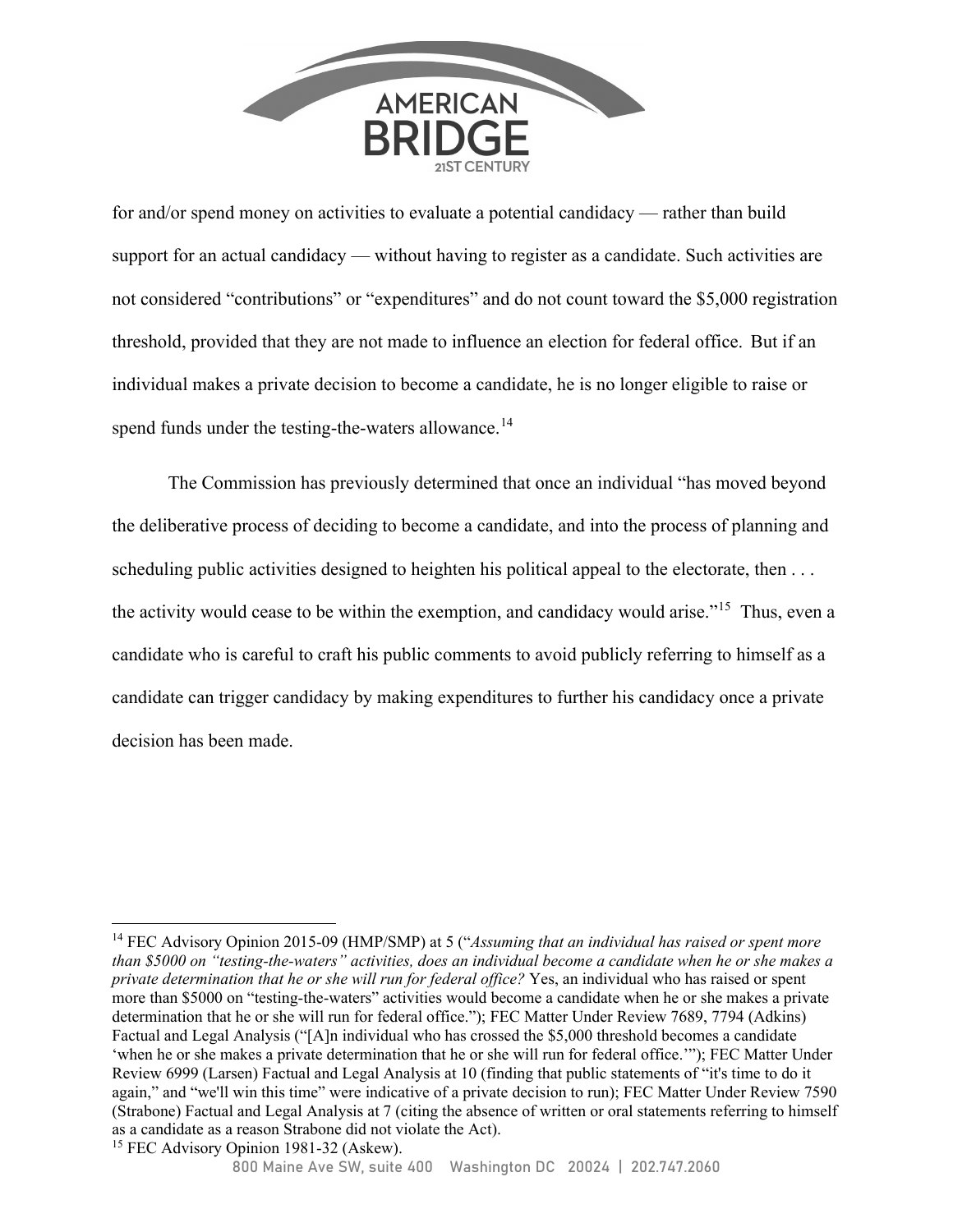

## **B. Federal Contributions and Expenditures**

While testing-the-waters activities do not trigger candidacy, the cost of such activities must be treated as campaign expenditures in the event the individual decides to run for office.<sup>16</sup> And because testing-the-waters expenses qualify as campaign expenditures in the event of a candidacy, they must be paid with funds that comply with federal source restrictions and amount limits.<sup>17</sup> A multicandidate political committee is only permitted to contribute up to \$5,000 per election to any candidate. Accordingly, if a multicandidate PAC pays more than \$5,000 per election in testing-the-waters expenses for a candidate's future campaign, and these costs are not reimbursed by that campaign, an excessive contribution would result.18 An excessive contribution would also result from a multicandidate PAC contributing more than \$5,000, and/or making expenditures in excess of this amount, to influence a person's election once that individual has triggered federal candidacy.19

Testing-the-waters expenses, direct contributions, and in-kind contributions are all aggregated towards the \$5,000 limit — no matter how the expenditures are categorized, Save America may only contribute \$5,000 total to Mr. Trump per election.<sup>20</sup> Save America has not abided by this limit. For example, in the fall of 2021 alone, Save America Joint Fundraising Committee (a joint venture between Make America Great Again PAC and Save America leadership PAC) spent more than \$93,000 on Facebook advertisements, many of which were

 $16$  11 C.F.R. § 100.131(a).

<sup>17</sup> *Id.* § 100.72(a); FEC Advisory Opinion 2015-09 (SMP/HMP) at 5.

<sup>18 11</sup> C.F.R. § 110.2(b)(1), (l)(1); *see also* 11 C.F.R. §§ 101.3, 100.131(a).

<sup>19 11</sup> C.F.R. § 110.2(b)(1), (l)(1); *see also* FEC Advisory Opinion 1985-40 (RMF) at 2 ("The Act does permit a multicandidate political committee to make contributions to a candidate or his or her authorized committees that in the aggregate do not exceed \$5,000 with respect to any election for Federal office."). <sup>20</sup> 11 C.F.R. § 110.2(b)(1), (l)(1); 11 C.F.R. §§ 110.2(b)(1), (l)(1); 100.131(a).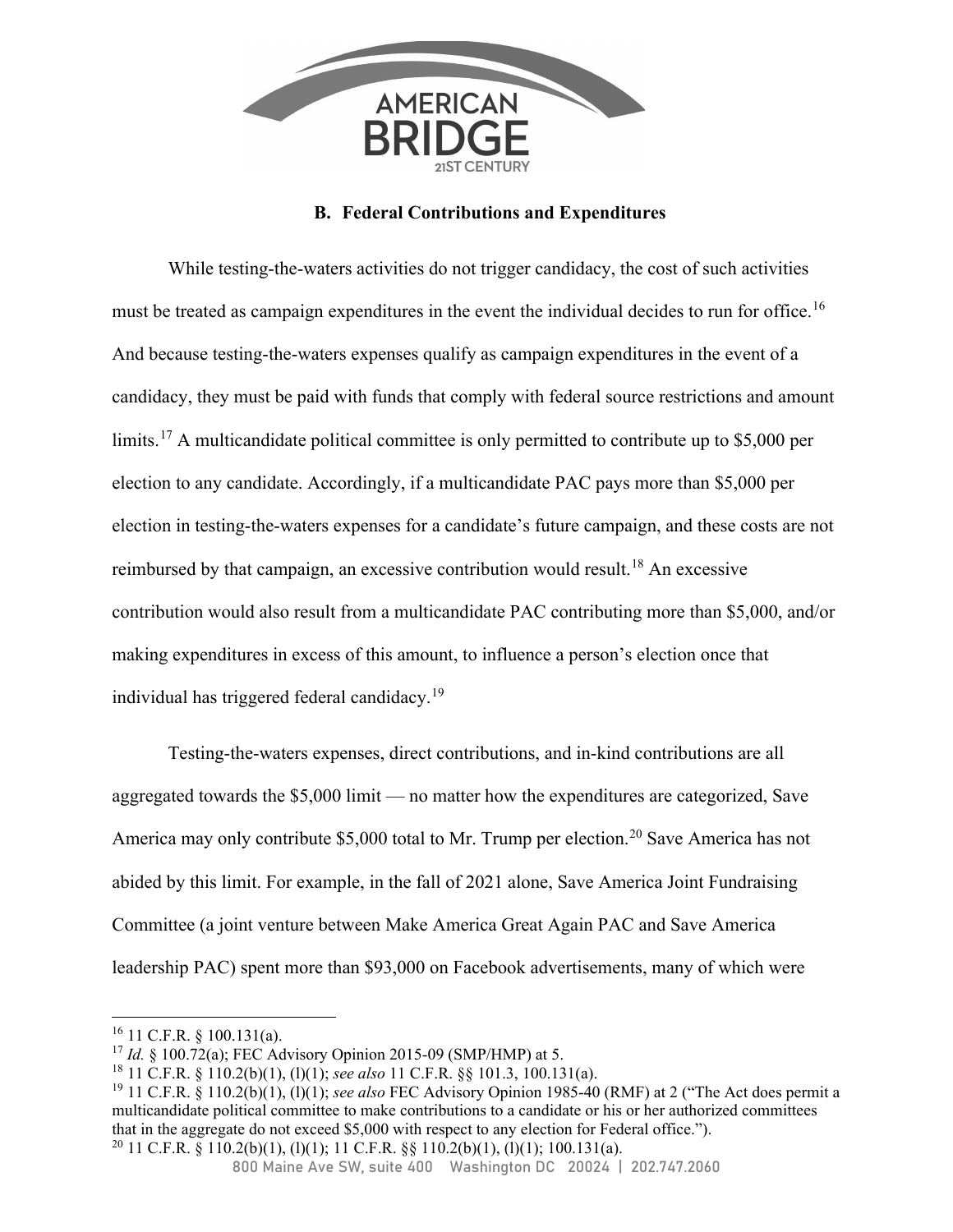

promoting Mr. Trump's rallies.<sup>21</sup> And last year Save America spent more than \$1 million with the company that stages his rallies. $^{22}$ 

# **LEGAL ANALYSIS**

# **A. Mr. Trump Failed to File a Timely Statement of Candidacy**

 Donald Trump's public statements make clear that he has decided to run for President again. When Mr. Trump said "we did it twice and we'll do it again" and "we're going to be doing it again a third time," in reference to his presidential campaign, his statements were virtually identical to those in *Larsen*, where the Commission found that federal candidacy had been triggered by statements like "it's time to do it again," and "we'll win this time."<sup>23</sup>

 Mr. Trump's statements and actions are similarly comparable to those in *Bruning*, where the Commission found that the combination of public statements suggestive of a run for federal office such as "I want to run," and "I'm ready to run," as well as fundraising efforts against a presumptive opponent, indicated that Bruning had become a federal candidate.<sup>24</sup> Mr. Trump's public statements about a 2024 run have been even more definitive than Bruning's, and his digital advertising against President Biden is akin to the kind the Commission found indicative of intent in *Bruning*. 25

800 Maine Ave SW, suite 400 Washington DC 20024 | 202.747.2060 ads/advertiser/AR386358112438714368/creative/CR164853454844461056 ("Joe Biden must resign.");

<sup>21</sup> Kayla Gogarty, *Facebook Is Letting Trump's PAC Run Ads Implying He Is The "True President"*, MEDIA MATTERS (Oct. 4, 2021, 3:10 PM), https://www.mediamatters.org/facebook/facebook-letting-trumps-pac-runads-implying-he-true-president.

<sup>&</sup>lt;sup>22</sup> Shane Goldmacher, *Trump Entered 2022 With \$122 Million in the Bank*, N.Y. TIMES (Jan. 31, 2022), https://www.nytimes.com/2022/01/31/us/politics/trump-campaign-filing.html.

 $\frac{23}{23}$  FEC Matter Under Review 6999 (Larsen) Factual and Legal Analysis at 10.

<sup>&</sup>lt;sup>24</sup> FEC Matter Under Review 6449 (Bruning) Factual and Legal Analysis at 8.

<sup>25</sup> *See, e.g.*, Google Transparency Report, *Save America Joint Fundraising Committee* (Feb. 25, 2022, 2:15 PM), https://transparencyreport.google.com/political-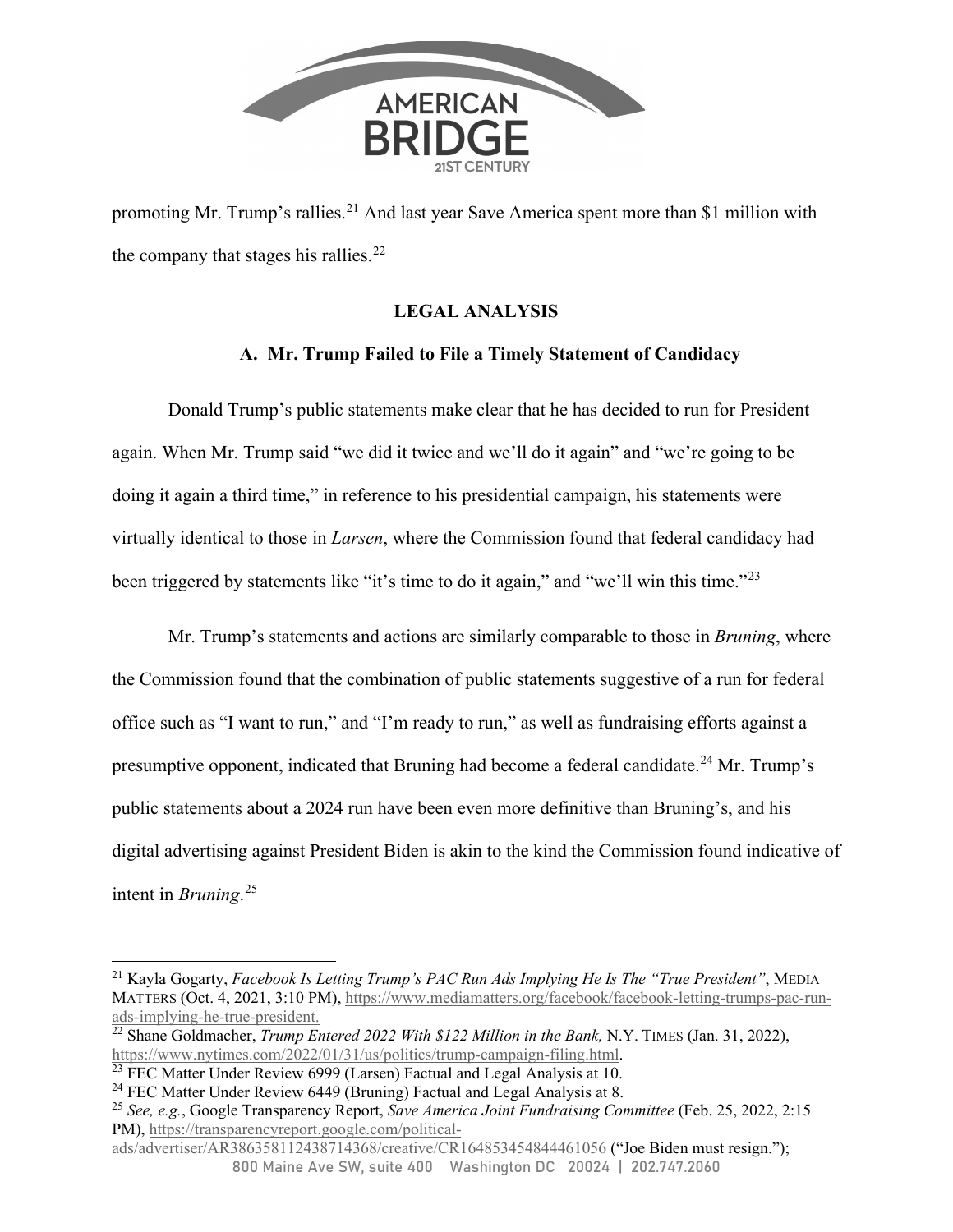

Once he made the private decision to become a candidate, Mr. Trump was obligated to file a Statement of Candidacy with the Commission within 15 days of receiving contributions or making expenditures of more than \$5,000 to influence his election, *either directly or through third parties*. 26 This Statement of Candidacy has not yet been filed. Yet, subsequent to several of his public remarks about a 2024 candidacy, Mr. Trump's leadership committee, Save America, has spent more than \$100,000 per week on Facebook ads and has consistently raised more than \$1 million per week.<sup>27</sup> Save America's ads are clearly an attempt to influence Mr. Trump's election to federal office in 2024.<sup>28</sup> Commission regulations specify that an individual becomes a federal candidate when he has 1) consented to expenditures beyond \$5,000 on his behalf, and 2) those expenditures have been made.<sup>29</sup> Because he sponsors Save America, Donald Trump has consented to Save America's expenditures on his behalf, which greatly exceed \$5,000, and thus he has become a federal candidate.<sup>30</sup>

Google Transparency Report, *Save America Joint Fundraising Committee* (Feb. 9, 2022, 3:30 P.M.), https://transparencyreport.google.com/political-

ads/advertiser/AR386358112438714368/creative/CR536153033986277376 ("Biden has turned his back on America, and completely failed the American people. Biden is Weak. We all know it.").

 $26$  52 U.S.C. § 30101(2)(B); 11 C.F.R. § 100.3(a).

<sup>27</sup> Michael Scherer & Josh Dawsey, *Trump Looks To 2024, Commanding a Fundraising Juggernaut, as He Skirts Social Media Bans,* WASH. POST (Oct. 30, 2021, 6:00 AM),

https://www.washingtonpost.com/politics/trump-fundraising/2021/10/29/5b5a2e64-31b1-11ec-a1e5-<br>07223c50280a story.html.

<sup>&</sup>lt;sup>28</sup> Kayla Gogarty, *Facebook Is Letting Trump's PAC Run Ads Implying He Is The "True President"*, MEDIA MATTERS (Oct. 4, 2021, 3:10 PM), https://www.mediamatters.org/facebook/facebook-letting-trumps-pac-runads-implying-he-true-president ("Our latest study has found that Trump's PAC has created over 1,600 ads since we last reported in August. Among these new ads, 186 pushed election misinformation, 322 were about Trump's September rally in Georgia, and 139 were about Trump's October rally in Iowa.").  $29$  11 C.F.R. § 100.3(a)(2).

<sup>30</sup> *See, e.g.*, Jason Lange & Alexandra Ulmer, *Trump Fundraising Slows but Still Yields Over \$100 Million in Cash,* REUTERS (Feb. 1, 2022, 1:55 AM), https://www.reuters.com/world/us/trumps-fundraising-groups-haveover-122-mln-cash-2022-01-31/ ("Trump is spending large sums to hold political rallies that ostensibly support Republican candidates but which feature his own speeches as the main event.").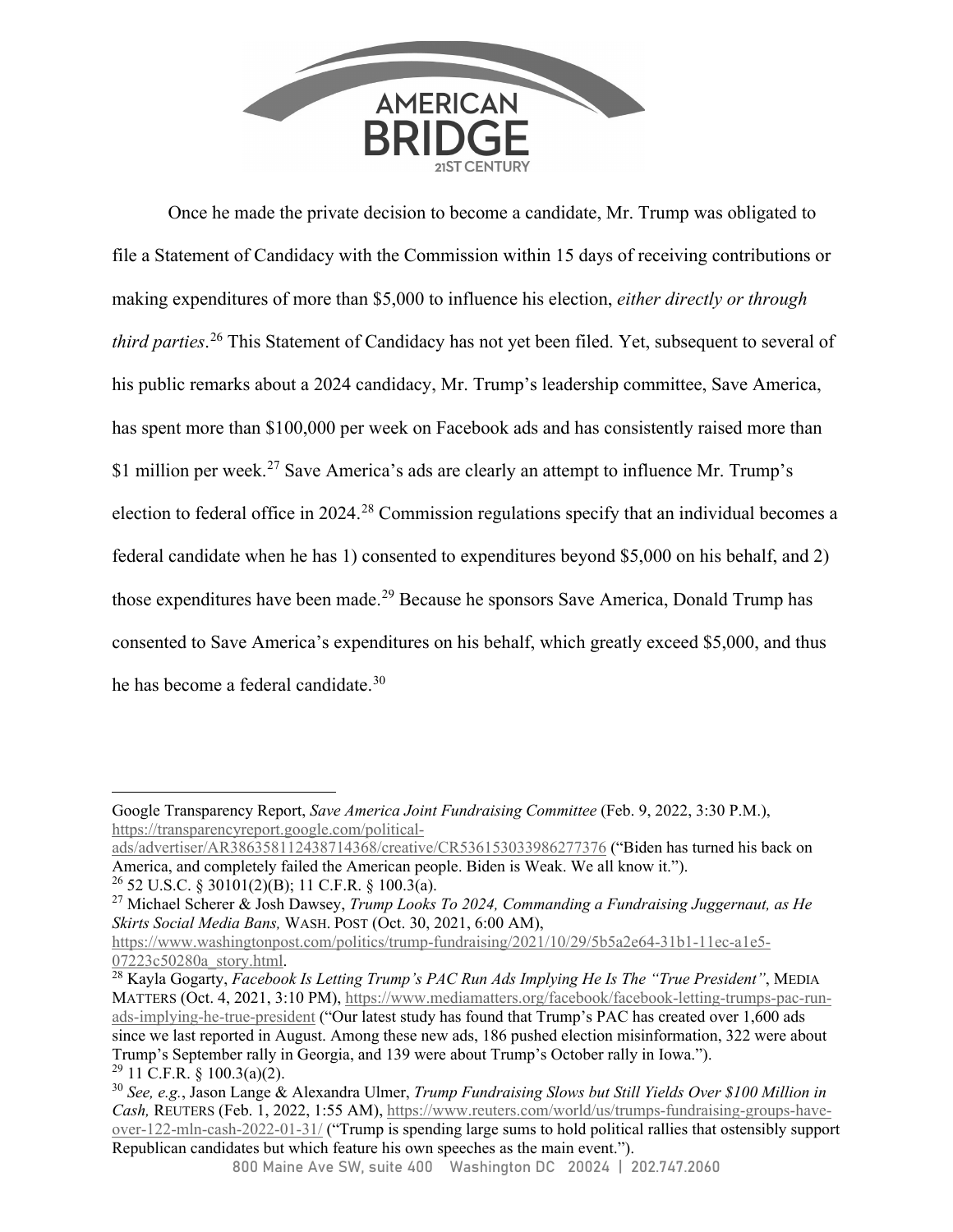

These facts strongly suggest that Mr. Trump has made the decision to become a federal candidate and has authorized Save America to make expenditures in excess of \$5,000 to influence his election. His failure to timely file a Statement of Candidacy with the Commission is a clear violation of the Act. Having twice previously run for President, Mr. Trump is no stranger to campaign finance laws. His failure to register with the Commission as a candidate despite triggering the candidacy threshold suggests that Mr. Trump is deliberately trying to flout the law.

#### **B. Mr. Trump is Raising and Spending Soft Dollars**

As explained above, Mr. Trump appears to have triggered the requirement to file a Statement of Candidacy with the Commission. Yet instead of doing so, he is apparently using his leadership PAC, instead of a principal campaign committee, to raise and spend exorbitant amounts to influence his own election — in violation of the Act's contribution limits. Save America's expenditures for Mr. Trump's travel, events at Trump properties, rallies where Mr. Trump is a featured speaker, and consulting payments to former Trump campaign staff are best understood as expenditures to further Mr. Trump's 2024 campaign because they are made for the purpose of influencing that federal election. Save America may only permissibly contribute \$5,000 per election to Mr. Trump's campaign — the amount exceeding \$5,000, whether in the form of testing-the-waters expenses, direct contributions, or in-kind contributions, is in violation of the Act.